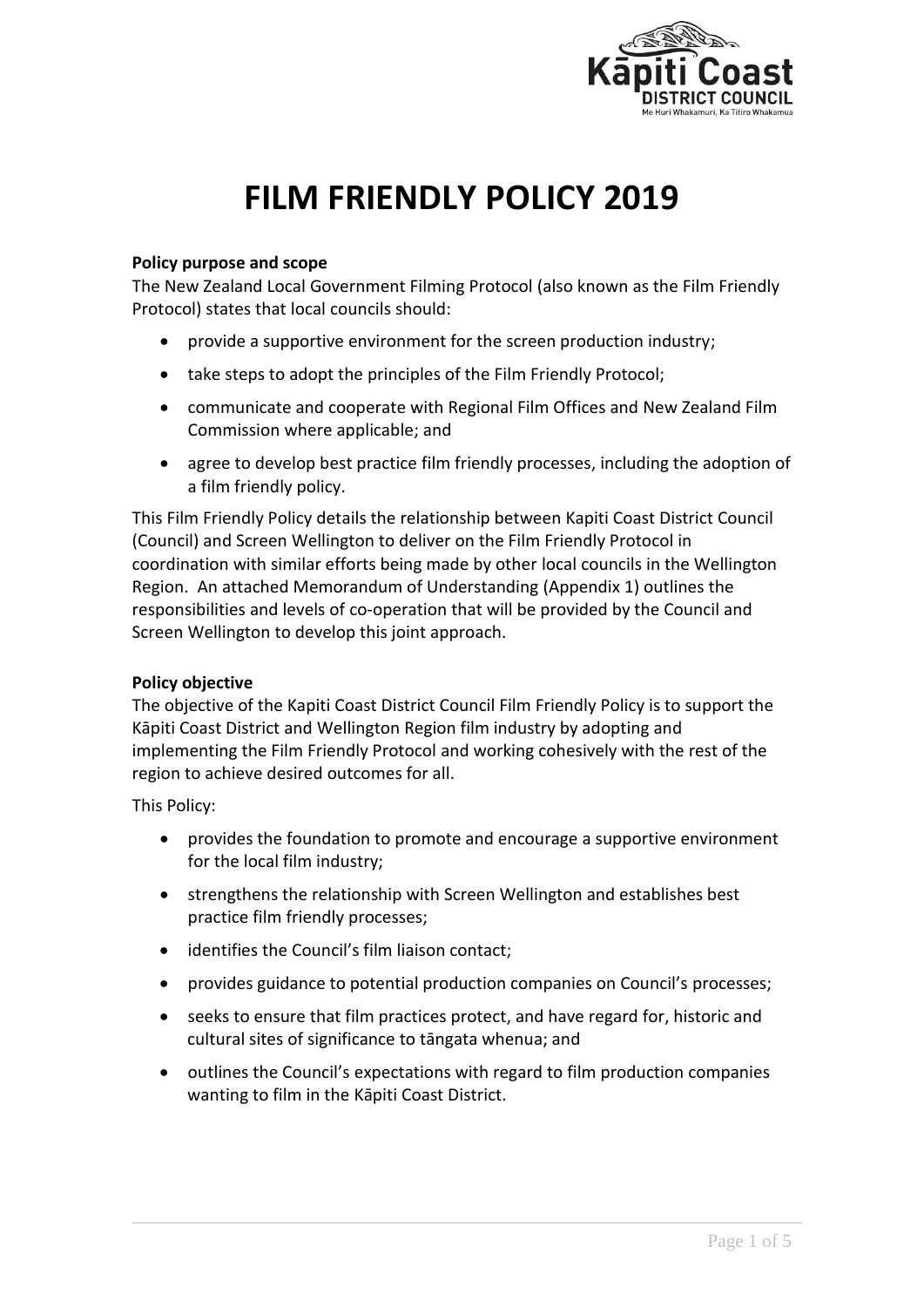

## **Policy validation**

The Kapiti Coast District Council Film Friendly Policy 2019 was approved at a meeting of the Kapiti Coast District Council Strategy and Policy Committee on 5 September 2019.

### **Outcomes**

Implementation of this Policy will:

- coordinate the Kāpiti Coast District's film friendly activities with the rest of the region;
- promote, facilitate, and assist the work of the film industry within the Kāpiti Coast District;
- increase the number of film production companies choosing the Kāpiti Coast District as a preferred location;
- enhance the reputation and profile of the Kāpiti Coast District by offering an efficient service to film production companies;
- deliver on outcomes consistent with the Kapiti Coast District Council's Strategy for Supporting the Arts and Economic Development Strategy;
- promote local business, facilities, and services to inbound production companies where possible; and
- raise the profile of the Kāpiti Coast District's unique village and coastal atmosphere and diversity of open space for filming opportunities.

#### **Strategies**

These outcomes will be achieved by:

- cooperating with Screen Wellington to streamline the functional permit process;
- appointing a film liaison function within Council's Economic Development Team to coordinate the approval of permit applications and respond to enquiries relating to filming activities in the Kāpiti Coast Distict;
- developing and maintaining administrative systems and processes to efficiently manage service requests from the film industry;
- promoting the Kāpiti Coast District as a film friendly location through advocacy from Screen Wellington and Council;
- proactively managing filming activities to maximise opportunities for local business and the general promotion of the Kāpiti Coast District nationally and internationally; and
- clarifying the Council's requirements and expectations with regard to film production company activities to avoid any conflicts of interest or adverse impacts on the community and environment.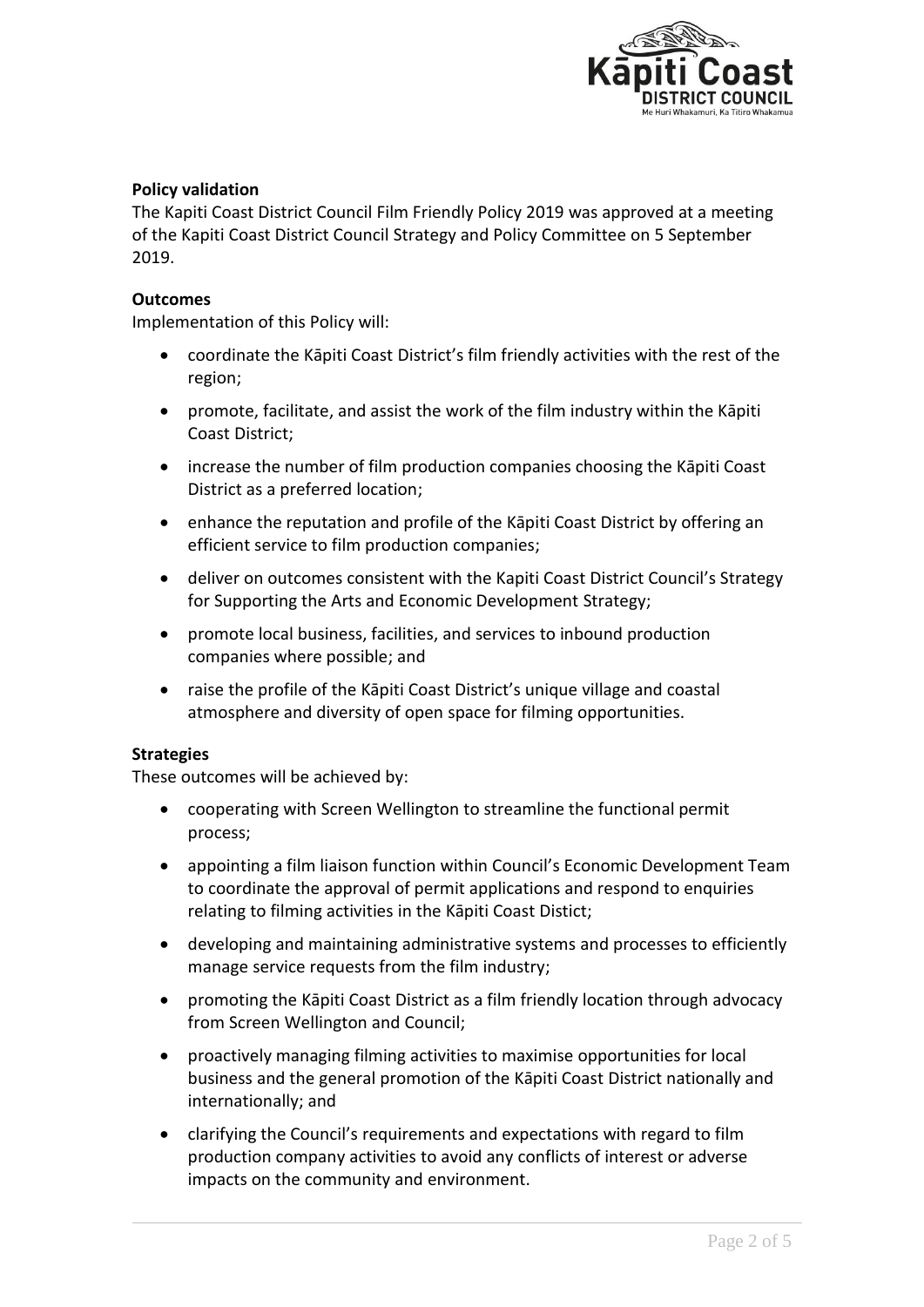

## **Filming permits: consent and approval process**

To be consistent with the rest of the region and ensure Council is responsive to the short lead times often required by location filming, the Council has appointed Screen Wellington as its inaugural permit processing body.

Requests to film in the Kāpiti Coast District must be made to the Screen Wellington Office who provide a free service to complete location and permit application forms for the Council. Screen Wellington will then coordinate with the Council's Economic Development Team so that approval can be obtained from the appropriate Council department(s).

Before any permit or consent can be approved:

- application forms must be sighted and signed off by the appropriate Council department(s);
- any additional information, conditions, or fees requested or imposed by the relevant Council department must be disclosed, strictly adhered to, and paid in full;
- the Council is satisfied that the production company has a sufficient health and safety plan developed in accordance with the Health and Safety at Work Act 2015 and has completed a risk assessment for the film location(s); and
- the Council is satisfied that the production company has sufficient Public Liability Insurance for the planned filming activity.

### **Filming with drones**

The New Zealand Civil Aviation Authority (CAA) introduced new rules on 1 August 2015 for the operation of drones, also known as UAVs (unmanned aerial vehicles), RPASs (remotely piloted aircraft systems), and unmanned aircraft.

If you are planning to use a drone in your screen production, there are some additional requirements. Before a permit or consent can be approved, the Council must be satisfied that the production company has:

- a production plan that will ensure adherence to the CAA rules Part 101 for drones under 25kg, and Part 102 for drones over 25kg;
- evidence of CAA certification, as required;
- clauses within the health and safety plan that include practicable steps to minimise hazards to people, property, and other aircraft; and plans for the safe retrieval of the drone in the event of a loss of signal or an emergency landing;
- an aviation clause in the Public Liability Insurance, as required;
- permission from Kapiti Coast Airport for the operation of any drones within 4km of the airport; and
- permission from property owners (i.e. private persons, Council, or other Government agencies) as required.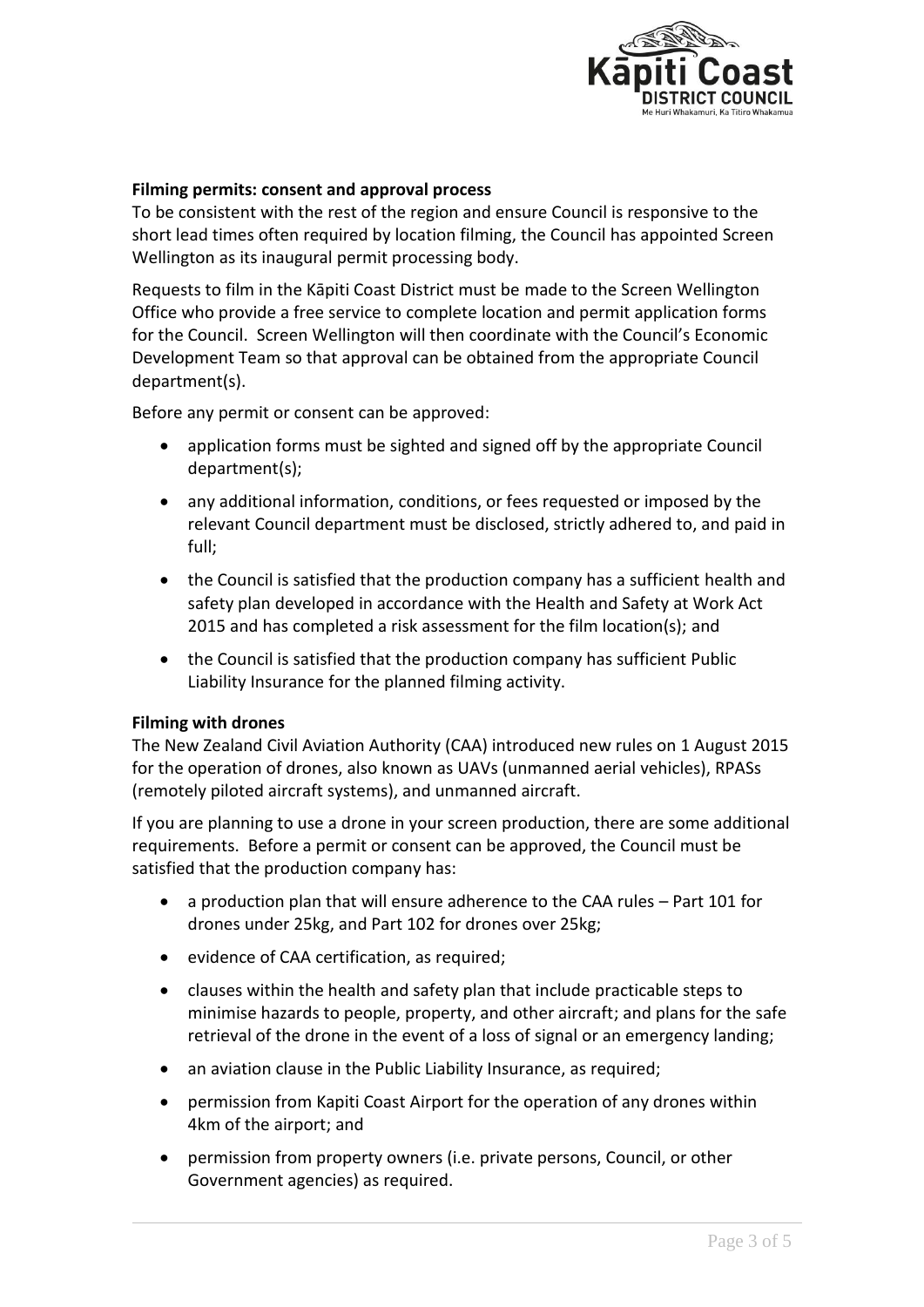

## **Coordination of Council departments**

Filming activity impacts on many Council departments so the Economic Development Team will coordinate the processing of Screen Wellington's permit applications across the relevant Council departments. Liaising between all of these departments to support filming activity is essential for the provision of an efficient, effective service, and this will help to develop and maintain excellent relationships between the film industry and Council.

### **Coordination with local residents, special interest groups, and businesses**

Filming activity can also have an impact on local residents and businesses. To ensure this relationship remains positive, the Economic Development Team will work closely with Screen Wellington to stay well informed of planned film requests in the District. The Economic Development Team will provide advice to Screen Wellington on the suitability of planned film locations and help to identify residents, businesses, or special interest groups (such as iwi, restoration groups, etc.) that should be consulted prior to filming.

The Economic Development Team will endeavour where possible to promote the use of local acting talent, facilities, and services by inbound production companies because the Economic Development Team recognises the importance of retaining and maximising creative and economic opportunities within the community.

### **Protecting significant sites**

Across the Kāpiti Coast District, there are a number of sites that are culturally significant to tāngata whenua. Pā and kāinga sites, burial grounds, middens and many other sites hold a spiritual significance for tāngata whenua, especially where kōiwi (bones) are discovered. It is important to the tāngata whenua of the Kāpiti Coast District that these sites are respected, honoured, and managed responsibly.

There are also a number of sites that are environmentally significant. Examples of such sites include Kapiti Island, the Waikanae Estuary Scientific Reserve, and the Kapiti Marine Reserve. Some of these sites are under the jurisdiction of other agencies, such as the Department of Conservation.

Requests to film in the Kāpiti Coast District must include a location form. If the proposed filming location is near any culturally or environmentally significant sites, permission will be required from iwi and/or any agencies that hold jurisdiction over the site. Council's Economic Development Team can provide guidance on how to carry out discussions with respective parties, as required.

### **Damage to Council property**

Any damage caused by the production company shall be repaired to the original condition in which the property stood at the time of damage. This shall be at the expense of the production company. All costs associated with clearing litter and other waste generated by the filming activities, and for any damage to parks, irrigation, roads, and other Council property will be borne by the production company.